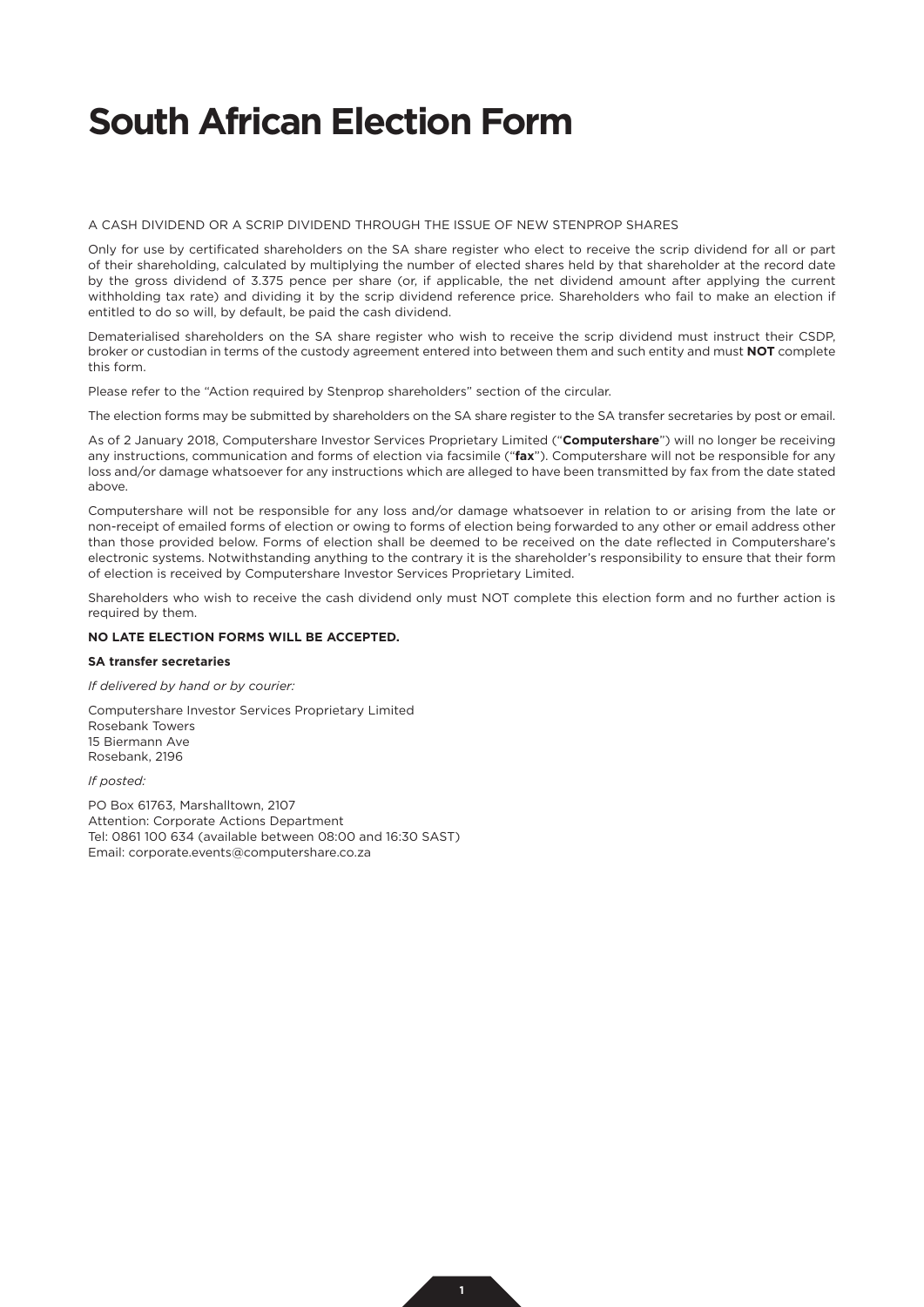# **South African Election Form**

Continued

#### I/We (name in BLOCK LETTERS)

regarding the election of the scrip dividend:

- hereby irrevocably elect to accept the scrip dividend in respect of the number of Stenprop shares reflected overleaf and on the terms and conditions contained in this election form and in the circular;
- acknowledge that this election form is applicable only in respect of Stenprop shares of which I/we was/were the registered holder(s) at the close of business on the record date, being Friday, 18 January 2019; and
- acknowledge that I/we am/are only entitled to an issue of new, fully-paid Stenprop shares determined using the number of elected shares held at the record date, being Friday, 18 January 2019, multiplied by the relevant gross or net amount of dividend per Stenprop share divided by the scrip dividend reference price.

| Signed at                                                 | on        | 2018/2019 |
|-----------------------------------------------------------|-----------|-----------|
| Assisted by (where applicable)                            |           |           |
| Signature                                                 | Signature |           |
| Telephone numbers including international and area codes: |           |           |
| Home:                                                     | Work:     |           |
| Cellular phone/mobile number:                             |           |           |
| Email address:                                            |           |           |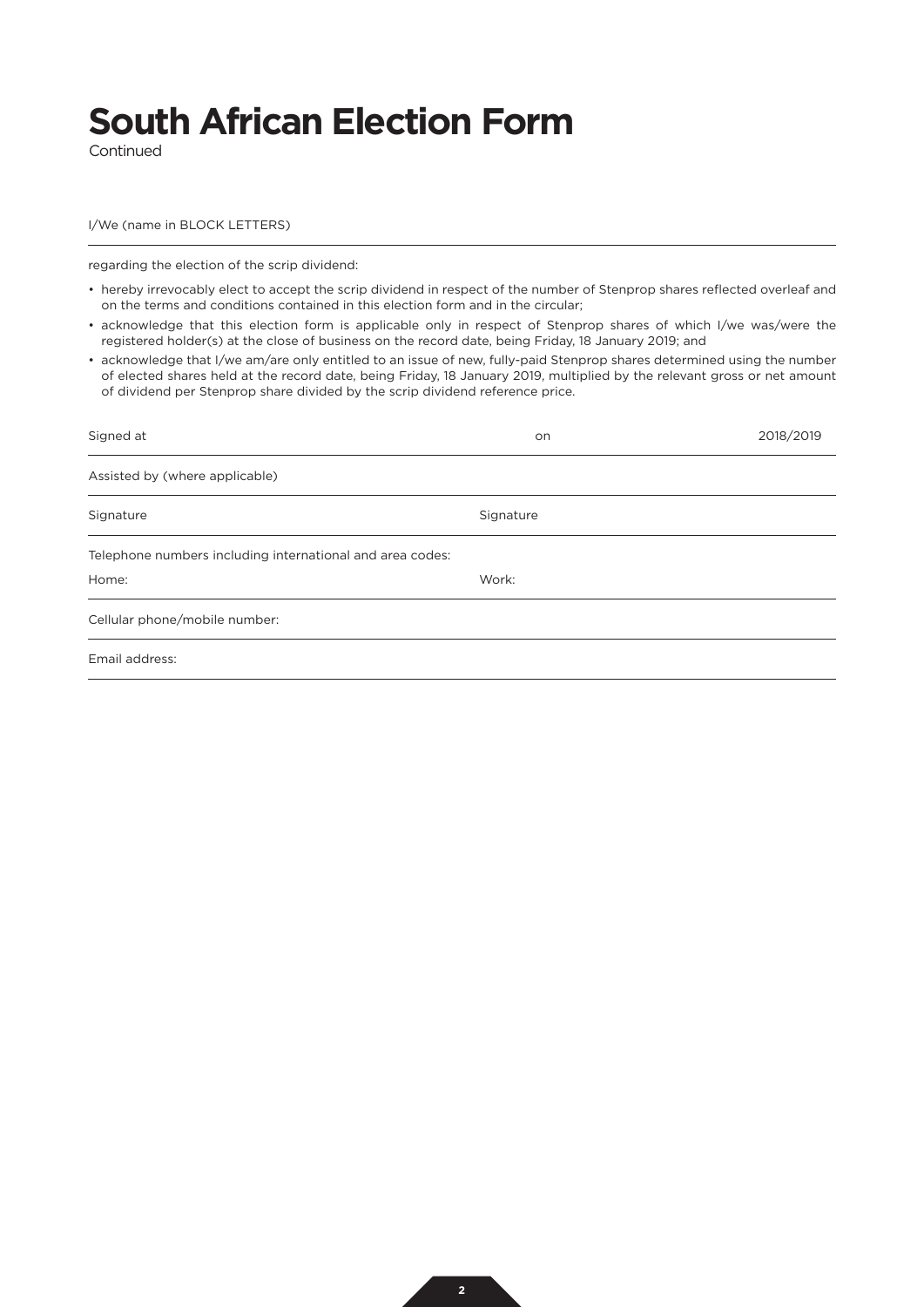## **SHAREHOLDERS ARE REQUIRED TO ACCURATELY COMPLETE THE INFORMATION IN THE BLOCKS BELOW:**

### **Details of the registered Stenprop shareholder**

| <b>Name and address:</b> |  |
|--------------------------|--|
|                          |  |
|                          |  |
|                          |  |
|                          |  |
|                          |  |

| Certificate number for certificated shareholders on the<br>SA share register with the SA transfer secretaries<br>(if known) | Total number of Stenprop shares held or deemed to be<br>held on the record date, being Friday, 18 January 2019 |
|-----------------------------------------------------------------------------------------------------------------------------|----------------------------------------------------------------------------------------------------------------|
|                                                                                                                             |                                                                                                                |

| Number of shares for which the<br>scrip dividend is elected: |  |
|--------------------------------------------------------------|--|
| Signature:                                                   |  |
| Date of signature:                                           |  |
| Assisted by (where applicable):                              |  |
| Signature:                                                   |  |
| <b>Contact number:</b>                                       |  |
| <b>Email address:</b>                                        |  |